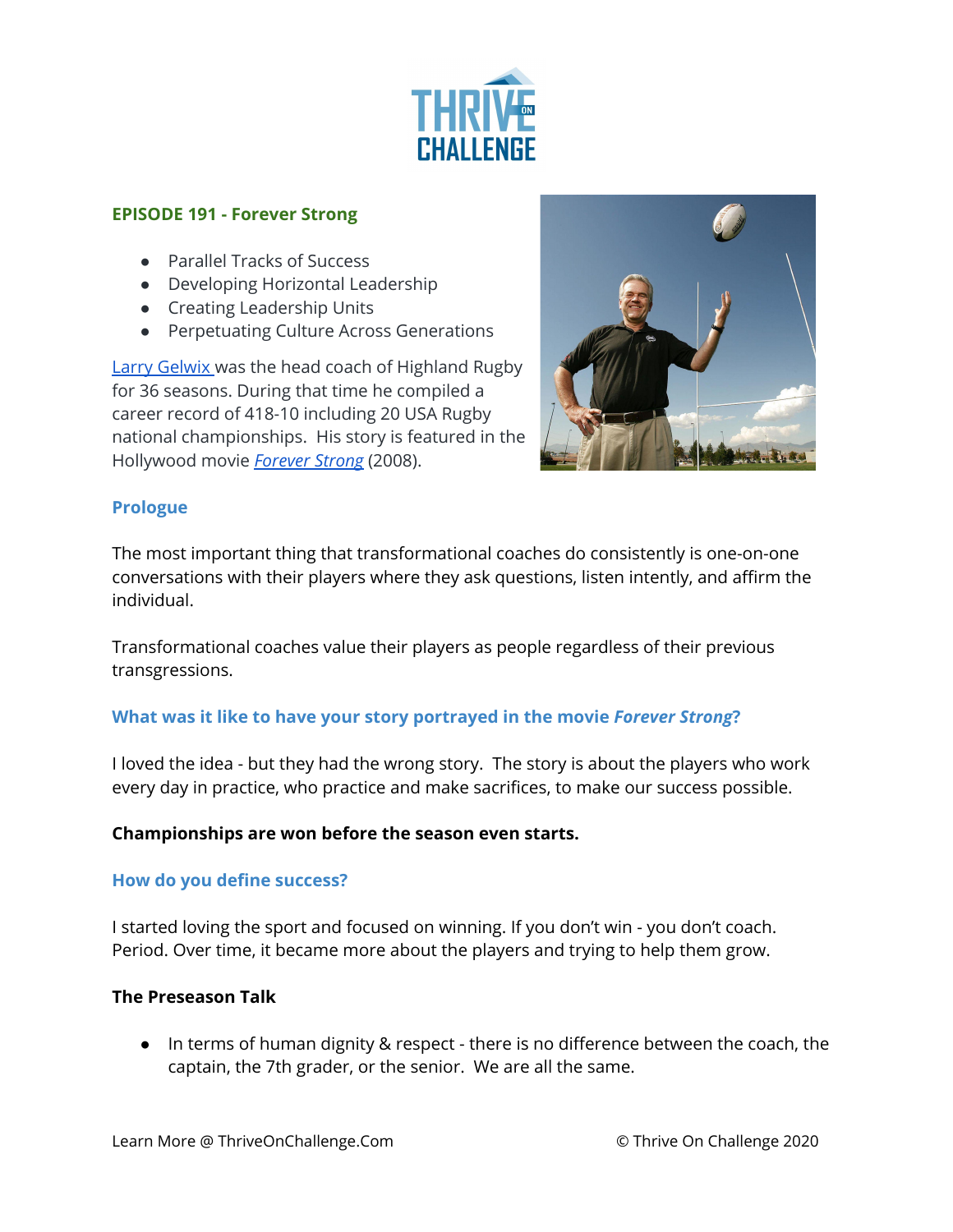

● Our jobs and responsibilities are very different. I can't win without the players, and they can't win without me. Let's focus on cooperation.

We always say: *"It doesn't matter who scores, it only matters that we score."*

## **Two Parallel Tracks of Success**

- 1) Wins & Losses
- 2) Helping young men grow up

My ultimate success as a coach will first be measured in gold medals and trophies, but that is secondary. The best judge of me as a coach will be measured in the decades that follow their playing careers.

- What type of men, husbands, and fathers do they become?
- How do they interact with their community?
- What kind of contributions do they make in society?

# **What are some challenges you have faced while striving for success on the field and simultaneously trying to help young people grow?**

You have to establish an identity that becomes a magnet to draw people in.

#### **Two Philosophies of Leadership**

- 1) **Vertical Leadership** The coach is on top. If you win, it's great coaching. If you lose, it's because of bad players. The focus is always on the leader.
- 2) **Horizontal Leadership** All members of the team deserve the same dignity and respect regardless of roles, but every job is important.

One way to facilitate horizontal leadership is to create a mentoring program matching older players to younger players. They encouraged them to make good decisions off the field.

It's critical to involve your key players to be a positive influence in ways that coaches and parents sometimes cannot.

#### **How have you stayed grounded in the midst of all your success?**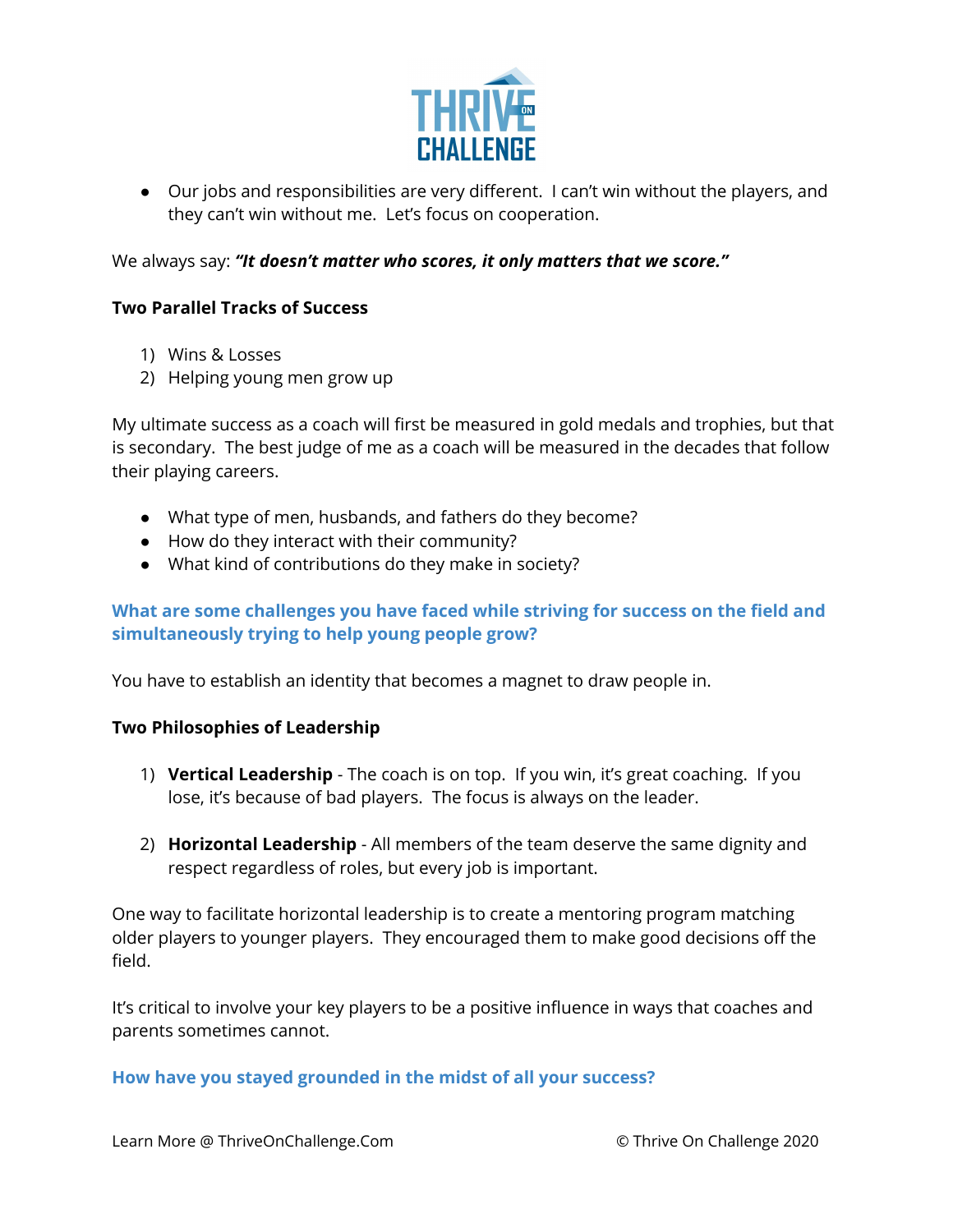

The culture was already embedded in the team. With our success, we had a target on our back. We were everybody's Super Bowl. We wanted to live up to that challenge.

We had leaders assigned to groups of 4-5 players and did a lot of interdependent activities around **Fun & Food**.

The varsity hosted players-only dinners the night before our games. After dinner, the captains facilitated "Ball Toss". Whoever had the ball spoke whatever was on their mind - a thank you, a challenge, etc. Someone else could call for the ball, or they could toss to someone to hear from them.

## **Talk about how you structured your leadership units.**

The coaching staff selected two captains. Then 5-6 additional players were chosen as "team leaders." These leaders had the respect of everyone on the team, and when they spoke everyone listened.

They were responsible to make sure their units practiced well, performed in class, and that their groups gathered together to build relationships outside of rugby. They shared their goals, personal issues, etc. and supported one another.

When there is a level of trust - players will open up like a book including about their behaviors on and off the field, in-season and out.

These leaders offered invitations to change and pointed younger players in the right direction through their words and example.

#### **How did you use team bonding activities to build such a high level of trust?**

All of the activities must have a **PURPOSE**, and they have to be **FUN**.

We emphasized what a unique opportunity it was to be part of our team.

We did service projects. Service teaches players unselfishness. When giving to others - you have no thought of receiving anything in return.

**How did you manage to perpetuate your culture from one generation of players to the next?**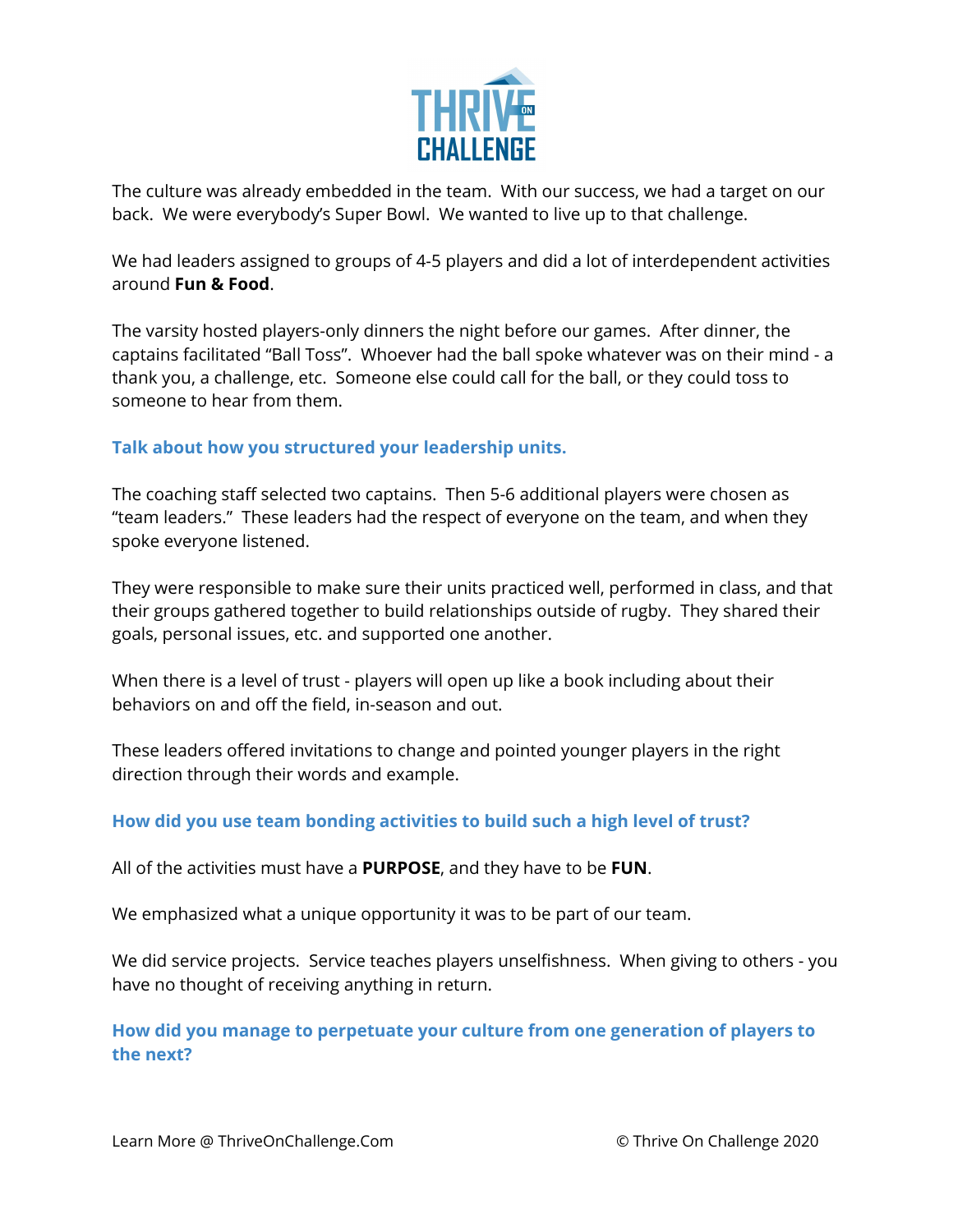

In rugby the jersey number goes with your position on the field. Having former players write letters to current players wearing the number, playing the same position, was powerful because they understood what was required of that position. Often that alum would follow-up with a text, or come watch a game to encourage the current player.

For example, NFL player Haloti Ngata played rugby for Highland. When he addressed our team he told the boys, "Rugby was the best preparation for college and professional football that I could have possibly had."

## **For more information on how to create a leadership council, visit** [CoachTube](https://coachtube.com/course/coach-development/captains-council-system/12447351) **to learn more about JP's Captains Council System**.

Use the promo code **COACHINGCULTURE** to save 10%.

## **EPISODE 192 - What's Important Now**

- **● The Law of the Price Tag**
- **● Beginning with the End in Mind**
- **● Balancing Family & Rugby**

**Prologue** - We want every player on our team to have a great experience, to enjoy each other, to embrace struggle and challenges, and to grow through that process.

**WIN - What's Important Now** - This philosophy was first mentioned in the book [Essentialism](https://www.amazon.com/Essentialism-Disciplined-Pursuit-Greg-McKeown/dp/0804137404/ref=sr_1_1?dchild=1&keywords=essentialism&qid=1621009199&sr=8-1) by Greg McKeown.

**The Preseason Talk** - There are two approaches we can have:

- 1) We can be a social / recreational team with lots of fun parties and eat a lot of pizza.
- 2) We can be a highly disciplined, competition team striving to win a national championship.

This decision allows them to take ownership and have some "skin in the game."

**The Law of the Price Tag** - There is a price to be pursuing a national championship and having a winning team. It requires discipline and intense personal training.

**The Fun Run -** The captains lead the team in a grueling run through the park with intervals of hills, sprints, calisthenics, carrying teammates piggy-back, etc. They start early in the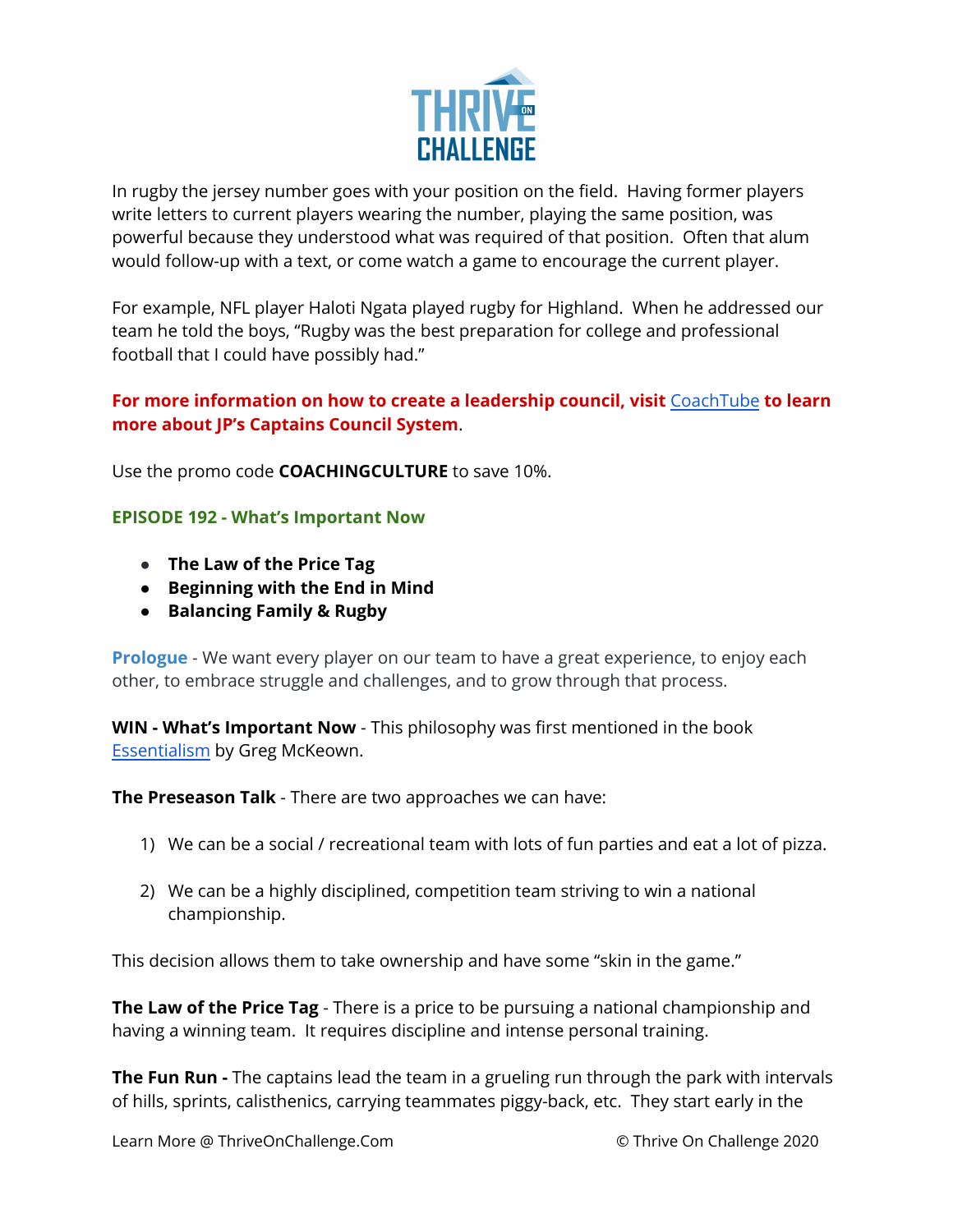

season with a 10-minute run, and eventually, by the end of the year, finish with an hour run followed by full-field sprints to learn "there's always more gas in the tank."

This is how players learned, "We can do hard things."

**No Regrets** - Does not mean "no mistakes," it means no unresolved mistakes.

We didn't yell and scream at players - we were intense - we would stay in practice until they got it right. We work hard at maintaining personal dignity.

## **Discipline Conversations**

- a) We reviewed the situation
- b) I asked the player, "Is there anything I have said that is inaccurate or unfair?"
- c) Because it's fair and correct, focus on YOU, your behavior and the choices you made.

We wanted to move them away from a "victim mentality."

**The Lawn Chair** - I've always had 1v1 conversations with players, usually in the stands during or after practice. Usually we talked about their life (though there were times we had rugby talks too).

# *When performance is measured, performance improves. When performance is measured and reported, the rate of improvement accelerates.*

#### **Five Championship Strategies**

- 1) We Not Me
- 2) Don't Play with Snakes
- 3) Attitude and Effort is EVERYTHING. Attitude and Effort are the muscle of resilience.
- 4) What's Important Now?
- 5) Focus on the Final Score

**In the movie, there is a disgruntled player who challenges team standards and is a negative teammate for most of the first half of the film. Yet, you never gave up on him, and in fact played him despite it costing you a game.**

**How do you know when to stick with a player in situations like that?**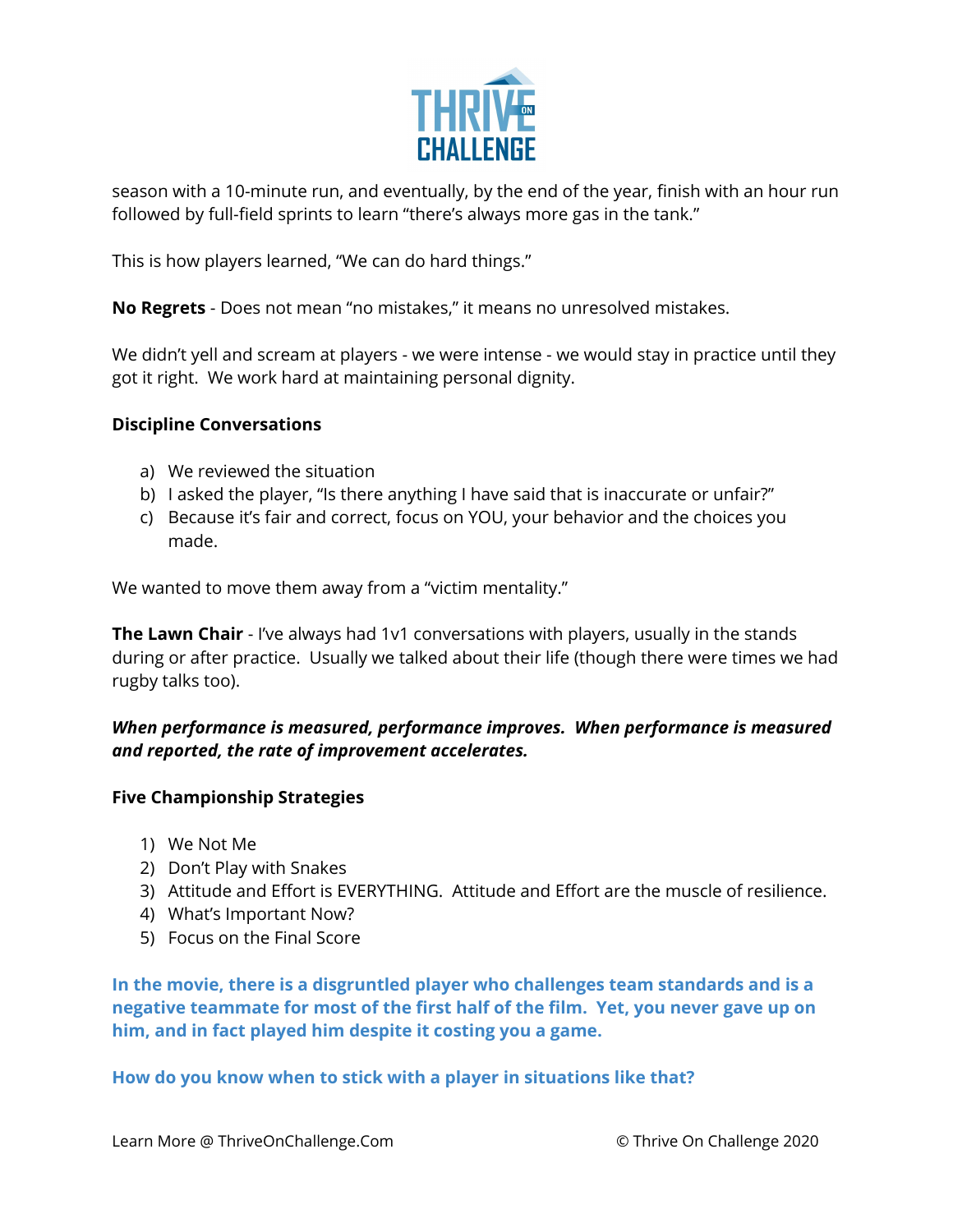

One of our mantras is to **Focus on the Final Score**. We encourage parents to take the long view. It's not where you are at the moment, but the direction you are moving that makes the difference.

You have to see players as they **could be** rather than who they are in a single moment. We try to show them a roadmap of who they can become.



**GPS** - When you enter a destination into your GPS the end goal disappears and a series of specific steps appear to get you there.

**What's Important Now** - We always **start with the end in mind**, but we focus on the single most important thing a player can do **right now** to start moving toward the goal.

Then we measure their performance (progress) to ensure they are moving in the right direction. When something is measured and reported, it will improve.

**Individual Progress Varies** - Some players will run up the stairs, some skip steps, some will walk, and some will identify a goal but never start. Those who refuse to take the next step may ultimately be left behind.

**What advice do you have on balancing fatherhood and coaching?**

Learn More @ ThriveOnChallenge.Com © Thrive On Challenge 2020